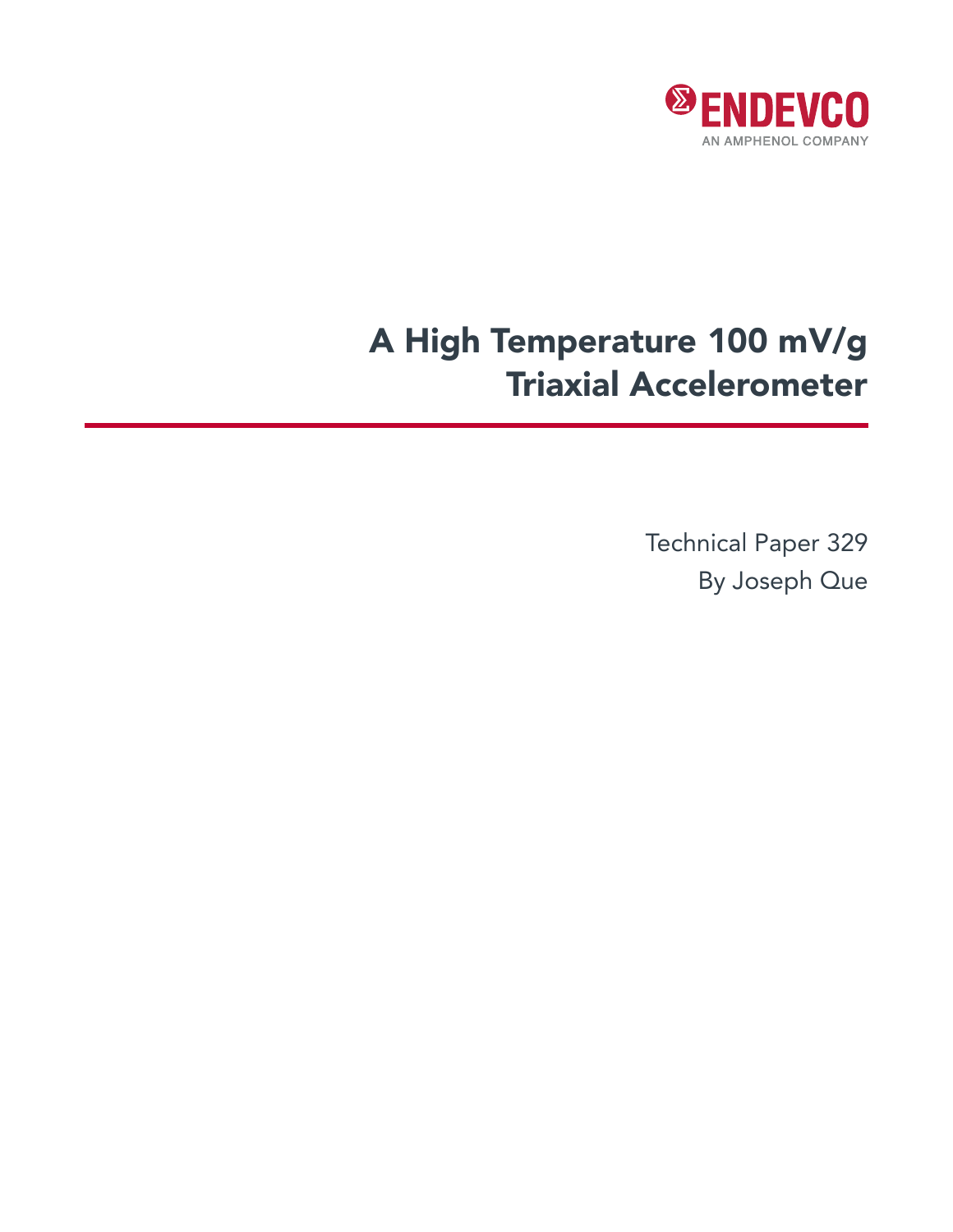## Introduction

The need for reliable, high performing and low cost electronics capable of operating at temperatures, higher than 125°C is ever increasing. Zones of high heat found in automobile and aircraft, deep wells for oil and mineral exploration and other geothermal applications, satellites and spacecraft are some examples of applications requiring high-temperature electronics. Due to better performance, smaller size and lower cost, silicon based electronics have become favored for the above applications. Although there is scientific literature describing the possibility of using silicon-based semiconductors in circuits operating at temperatures of up to 250°C, most siliconbased electronics today are rated no higher than 125°C. Designing high-temperature (greater than 125°C) siliconbased electronics continue to be a real challenge.

The Endevco® model 67 high temperature (175°C) piezoelectric (PE) accelerometers with integral electronics (IEPE) are described in this article. Typically IEPE accelerometers incorporate a PE transducer along with a charge or voltage amplifier combined into one package. The PE transducer usually operates at frequencies below its natural resonance frequency. At this frequency range, the PE transducer is essentially a capacitive signal source. As such, a charge amplifier is more suitable, and it is frequently used in IEPE accelerometers. A charge amplifier has the advantages of providing more gain, physical compactness, and independence of the PE transducer's capacitance.

The maximum operating temperature of today's high temperature IEPE accelerometers is restricted by the maximum temperature rating of the integral electronics. Extreme high-temperature acceleration measurements (>250°C) are achieved by a piezoelectric accelerometer without the electronic amplifier. These accelerometers are capable of operating up to 455°C. The PE accelerometer is situated at the hot zone and wired to a remote signal conditioning module located away from the hot area. Connection between the PE accelerometer and the input

of the signal conditioning module is provided by a hightemperature coaxial cable and connectors. A separation of PE accelerometers from a signal conditioner creates an additional connection interface, reduces reliability, increases noise (very high impedance line), decreases dynamic range and is relatively costly.

Another approach is the use of silicon-on-insulator (SOI) or silicon carbide technology for the design of the IEPE accelerometer's electronics. This approach allows reaching temperatures greater than 300°C; however, such accelerometers exhibit inferior performance, are larger in size and more expensive compared with silicon-based electronics sensors. In some applications (e.g., some automotive, aircraft and deep well applications) where the operating temperature is not higher than 175°C, the silicon-based electronics accelerometers are attractive by virtue of their performance, compact size, parts availability, faster turn around and lower cost.

During the last few years not many silicon based hightemperature IEPE accelerometers were designed. Most do not operate beyond 150°C and the sensitivity is no higher than 10 mV/g. This article describes the successful development of a 100 mV/g miniature triaxial accelerometer capable of continuous operation at 175°C.



Figure 1 Configuration of the high-temperature charge amplifier and its connections with the PE transducer and the SCC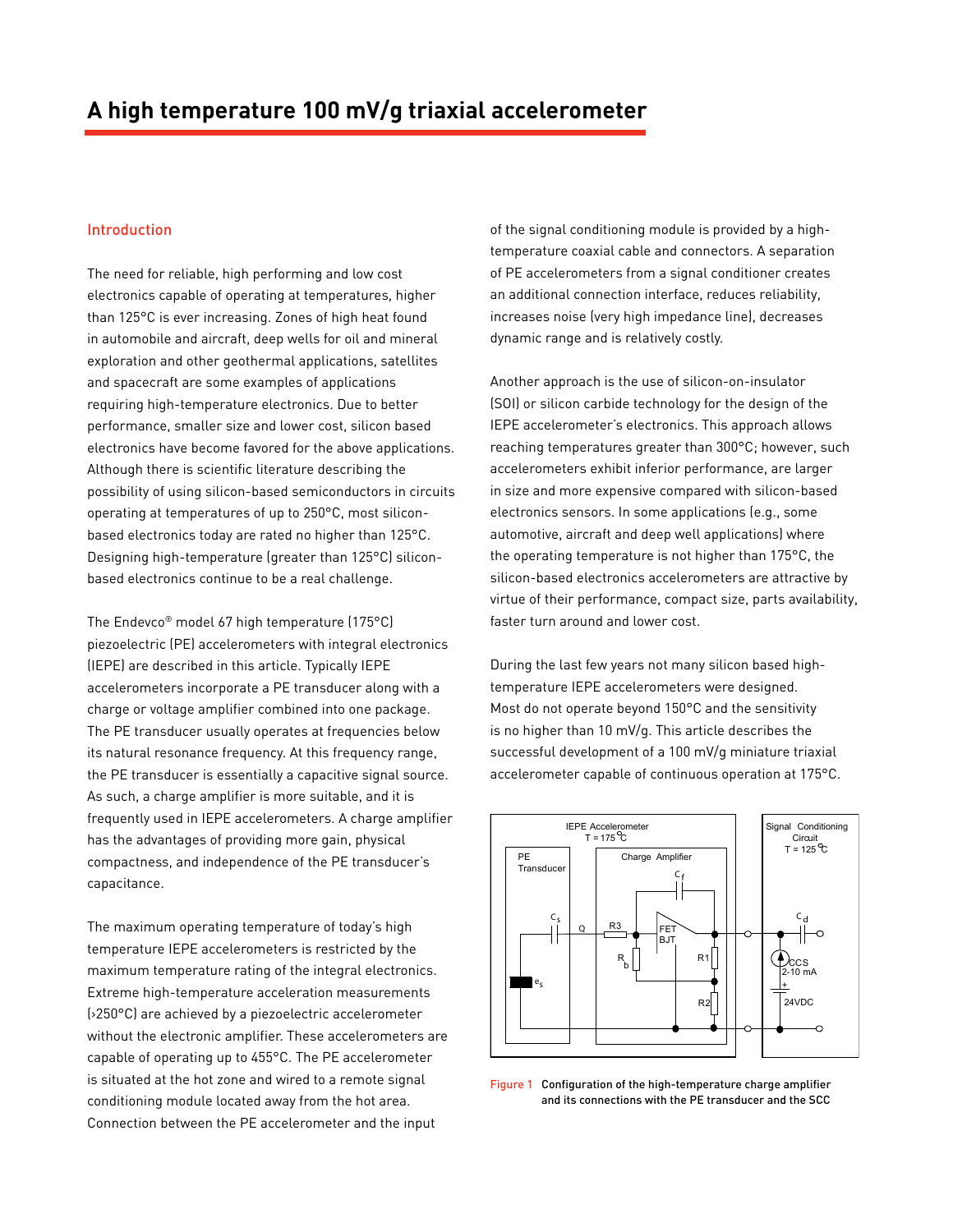#### High temp charge amplifier design consideration

Shown in Fig 1 is the basic configuration of the hightemperature charge amplifier and its connections with the PE transducer and signal conditioning circuit (SCC). It converts the charge generated by the piezoelectric transducer into a low impedance voltage output. The charge gain G<sub>q</sub> of the charge amplifier is given by

$$
\mathbf{G}_{q} = \frac{1}{\mathbf{C}_{f}}
$$

 $\mathsf{C}_\mathsf{f}$  is the feedback capacitance. The SCC provides the constant current source to the charge amplifier and further processes the signal as desired. The high–temperature charge amplifier is composed of two direct coupled stages. The field-effect transistor (FET) input stage provides a high impedance match to the PE transducer while the bipolar transistor (BJT) output stage provides a low impedance output circuit. The FET plays an essential role in high temperature operation. It is selected based on its critical parameters, which make it capable of operating at high temperatures. This is known as the "Zero Temperature Coefficient" (ZTC) FET operating point. Careful circuit design and proper selection of components allow operation at or near the ZTC, optimizing the high temperature circuit performance. A theoretical value of drain current  $I_D = I_{DZ}$ (ZTC drain current) for n-channel FET corresponding to the ZTC bias point is

$$
I_{\text{DZ}} \approx I_{\text{DSS}} \frac{.63}{V_{\text{GS(off)}}}
$$

 $\mathsf{I}_\mathsf{DSS}$  is the saturation drain current, and  $\mathsf{V}_\mathsf{GS(off)}$  is the gate-source cutoff voltage. The ZTC operating point was achieved by the adjustment of resistors  $\mathsf{R}_{_{1}}$  and  $\mathsf{R}_{_{2}}.$  One undesirable significant temperature effect in FET's is its temperature dependence on the gate reverse current (leakage current)  $I_{\rm ess}$ .  $I_{\rm ess}$  will increase with temperature causing the ZTC operating point to shift. FETs used in the design of a charge amplifier have a typical  $I_{\rm \tiny GSS}$  value of ≤1 pA at room temperature. Resistors (R<sub>b</sub>, R<sub>1</sub> and R<sub>2</sub>) and capacitor  $\mathsf{C}_\mathsf{f}$  forms a single pole high pass filter which determines the lower corner  $\mathsf{f}_1$  of the frequency range. The -3 dB low frequency corner  $\mathsf{f}_1$  equals

> $f<sub>1</sub>$  $=\frac{1}{2\pi R_{in}C_f}$ 1

(3)

$$
R_{in} = R_b \frac{R_1 + R_2}{R_2}
$$

According to (3), to obtain low  $\mathsf{f}_\mathsf{1}$  response,  $\mathsf{R}_\mathsf{b}$  should be high; however, the upper value is restricted due to the leakage current  $I_{GSS}$  of the FET at high temperature.  $R_{b}$ must therefore be optimized to obtain acceptable low frequency response while maintaining near the ZTC operating point. The upper -3 dB corner  $\mathsf{f}_2$  of the frequency range is dictated by resistor  $\mathsf{R}_{_{\!3}}$  and crystal capacitance  $\mathsf{C}_{_{\!5}}$  by

$$
f_2 = \frac{1}{2\pi R_3 C_5}
$$

According to (4) the upper -3 dB corner of the frequency range can only be adjusted by the value of  $\mathsf{R}_{_{\!3}}$  since the crystal capacitance  $\textsf{C}_\textsf{s}$  is fixed. In some cases where the maximum frequency response is desired,  $\mathsf{R}_{_3}$  is reduced to zero. In other cases,  $\mathsf{R}_{_{\!3}}$  can be optimized to extend the frequency range at the upper frequency as the response approaches the resonance rise.

A circuit based on the above was assembled on a miniature 8 mm ceramic disk substrate. It is very important that any point to point interconnections be executed with compatible metals to avoid inter-metallic diffusion and inter-metallic formation which weakens the bond.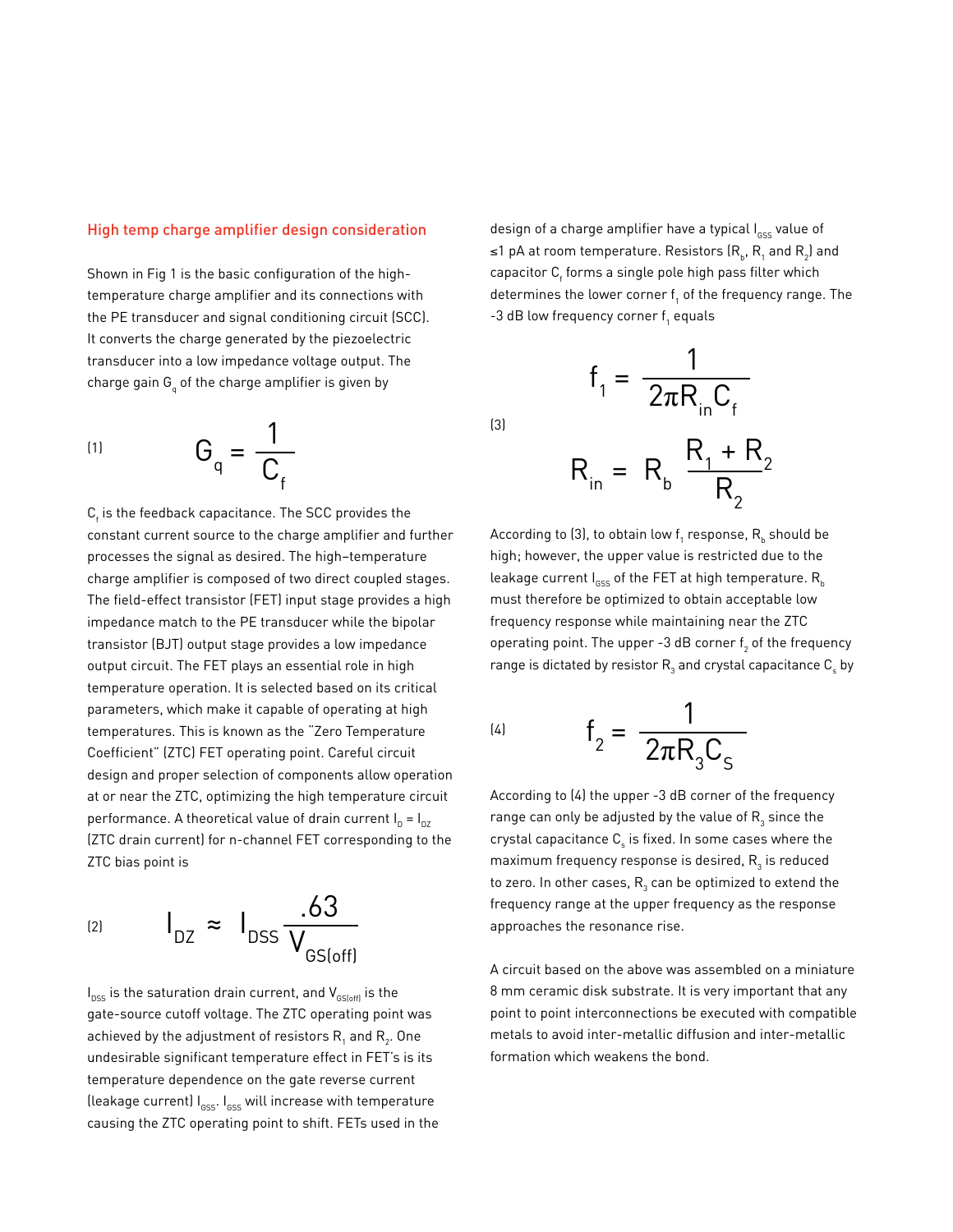### High temperature PE design consideration

The high temperature aspect of the PE transducer design is less of a problem since PE materials have proven to operate reliably well beyond 175°C. The main challenge is to maximize the charge output of the PE sensing element in a small space. The charge output Q is given by

$$
^{51} \hspace{1.5cm} \text{Q} = \text{KM}
$$

K is the piezoelectric crystal charge output coefficient. M is the seismic mass of the sensing element. The crystal voltage output  $\mathsf{e}_{_\mathrm{s}}$  is related to the charge output Q by

$$
e_{S} = \frac{Q}{C_{S}}
$$

In order to achieve high charge output, PZT (Lead Zirconate Titanate) crystal was used in the design due to its high charge output coefficient and tungsten alloy metal was used for the seismic mass due to its high weight density.

#### Conclusion

A silicon based high temperature IEPE has been designed, built and tested. The high temperature charge amplifier utilizes standard and readily available components assembled on a miniature 8mm ceramic disk substrate. This electronics hybrid circuit was integrated with a high charge output PE transducer that led to the successful development of a low cost, reliable, miniature (14 mm cube), lightweight (12.5 grams) and low noise "100 mV/g triaxial accelerometer" capable of operating from -55°C to +175°C. See following figures



Figure 2 Triaxial IEPE accelerometer (175°C)



Figure 3 Microphotograph of the hybrid substrate